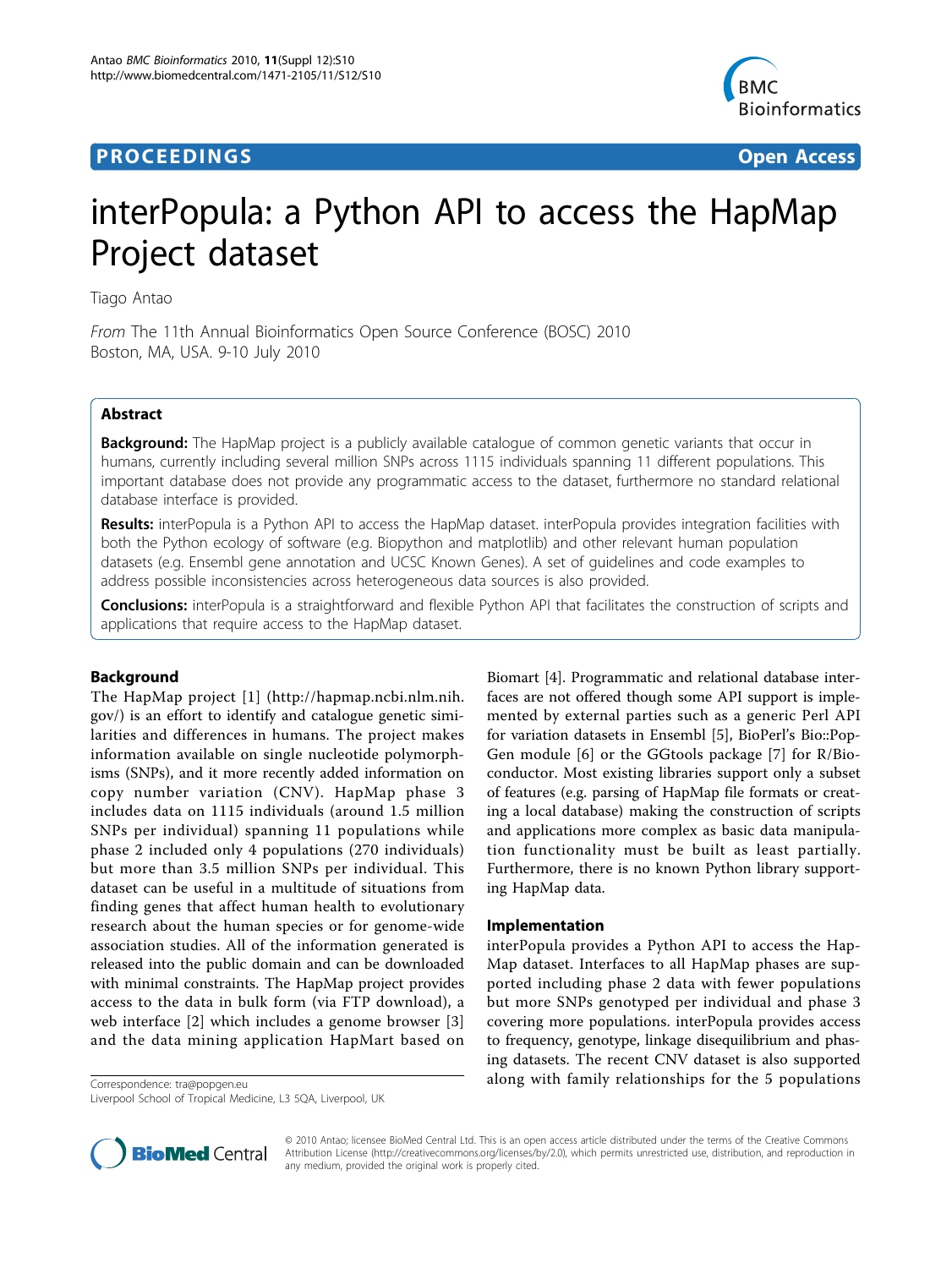where sampling was performed for family trios (mother, father and one offspring).

Support for annotation information that is commonly needed to process HapMap data is also provided through an API to both the UCSC Known Genes dataset [[8](#page-5-0)] from the UCSC genome browser database [[9](#page-5-0)] and the Ensembl gene annotation database [\[10](#page-5-0)].

The API was constructed according to the following design guidelines:

1. The API is straightforward and self-contained. The core API requires only a Python interpreter, has no extra dependencies and minimal administrative overhead.

2. Downloaded data is stored on an SQL database for faster access. All data is stored using sqlite [\[11\]](#page-5-0) which is natively supported in Python thus lowering the maintenance costs of the system. interPopula can also be connected to enterprise-grade databases which support multiple users, concurrent usage and large datasets for which the standard sqlite backend might not be enough (a PostgreSQL example is provided).

3. Data management (i.e. downloading from the Hap-Map site and local database construction) is fully automated: the required data subset is downloaded on demand only once and stored locally, reducing the load on both the client and server.

4. While SQL interfaces are made available from both the UCSC and Ensembl projects for their annotation databases, interPopula uses the same implementation strategy for the HapMap dataset: files are intelligently downloaded and locally stored. This provides a consistent interface to these two datasets which provide important annotation information frequently used to process HapMap data.

5. The framework is extensible and designed to be easily integrated with other Python tools and external databases. The web site provides several examples of integration with standard tools used in Python for bioinformatics such as Biopython [[12](#page-5-0)], NumPy [[13](#page-5-0)] and matplotlib [\[14\]](#page-5-0).

6. Integration with Biopython allows for access to the Entrez SNP database and the population genetics tools supported by Biopython such as Genepop [\[15](#page-5-0)] allowing automated analysis of datasets.

7. Facilities to export HapMap data to Genepop format are provided enabling (non-automated) analysis of the HapMap dataset with the plethora of population genetics software which support this format. Data export can also be use to initialize population genetics simulators like the Python-based simuPOP [[16\]](#page-5-0) allowing computational simulations to be initialised with real datasets.

8. A large set of scripts is included, serving both as utilities to analyse the data, as well as examples of database and external tool integration. Currently we provide examples of integration with Entrez databases (nucleotide and SNP), the Genepop population genetics suite and charting libraries.

9. A set of guidelines and scripts was developed in order to facilitate a consistent view across heterogeneous databases. HapMap, Ensembl, UCSC Known Gene and the Entrez databases might not be fully consistent among themselves and, if care is not taken, database integration efforts might lead to erroneous results. The main pitfall is the usage of different NCBI reference builds across different databases, most notably HapMap is still based on build 36 whereas other databases either support multiple builds or only the most recent build 37.

10. A robust open-source software development process is put in place: a full public web based platform (hosted on Launchpad) is used to maintain the code infrastructure and unit tests approach 100% coverage.

# Results

interPopula can be used to create a wide range of applications and scripts based on the HapMap dataset. The most commonly expected usage pattern will be for genome wide association studies, though the example presented here will be of a different nature.

As an example of usage, we present a population comparison of all the genotyped SNPs for a gene. We will plot the  $F_{st}$  statistic for all Lactase SNPs between two HapMap populations: Utah residents with Northern and Western European ancestry (CEU) and Yoruban in Ibadan, Nigeria (YRI). These populations are known to differ in their tolerance to lactose [\[17](#page-5-0)]. This example uses genotype information from HapMap and also demonstrates the integration facilities with UCSC Known Genes (to retrieve gene position and exon data), matplotlib (used for plotting), Biopython and Genepop (used to calculate  $F_{st}$ ).

This example, which is quite complex in terms of integration between several databases and tools can be broken down into the following steps:

1. Load the Known Genes database. The version pertaining build 36 should be loaded to assure consistency with HapMap.

2. Determine relevant information about Lactase from Known Genes. The following information is needed: The chromosome on which it is located, the start and end positions in the chromosome and all exon positions.

3. Load HapMap genotype information for the CEU and YRI populations for the relevant chromosome.

4. Retrieve all the HapMap SNP ids between the start and end positions in the chromosome.

5. Export a Genepop formatted file with two populations including all HapMap SNPs for Lactase.

6. Call the Genepop application via Biopython to calculate the  $F_{st}$  for all markers.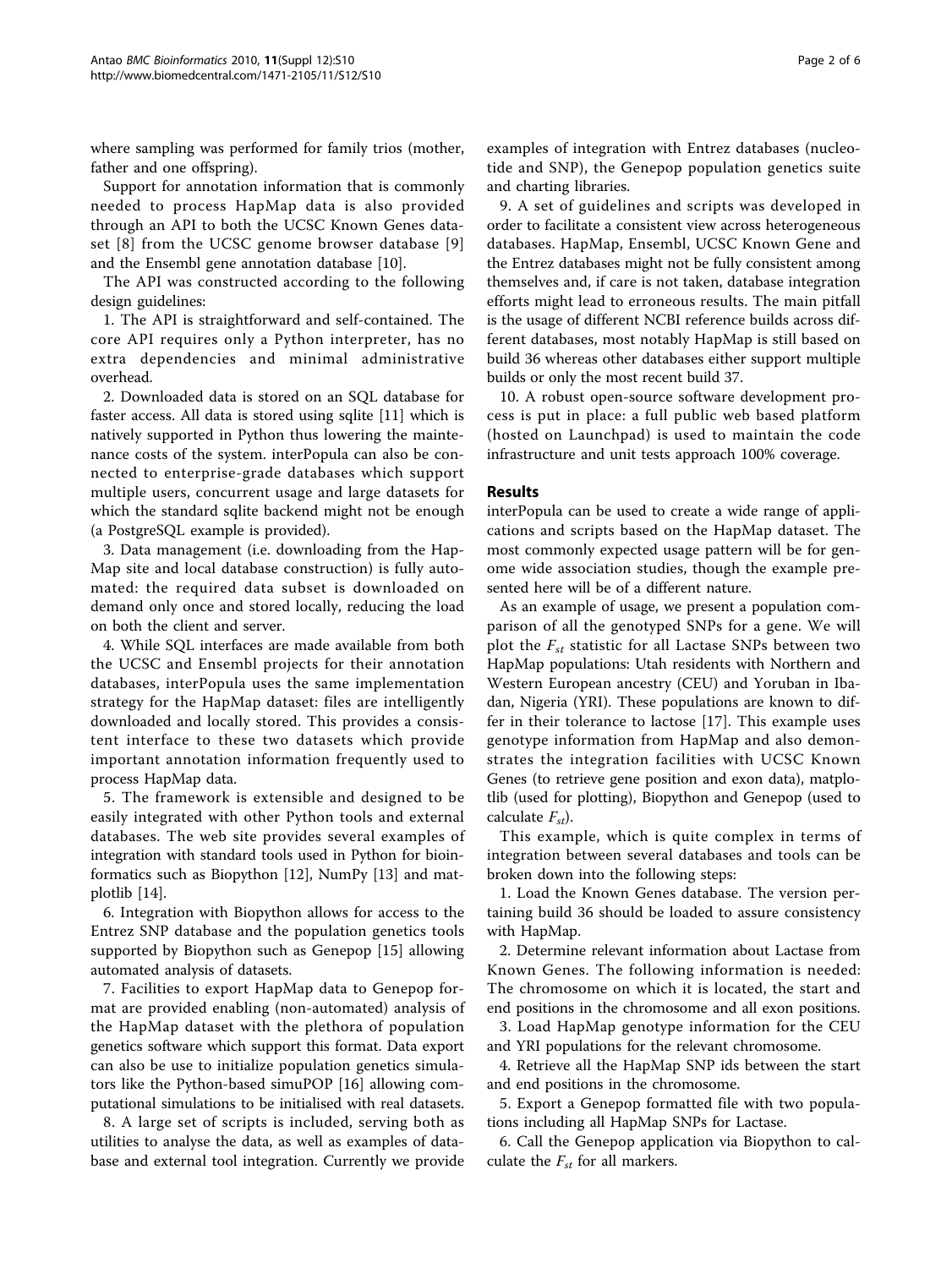

7. Plot the calculated  $F_{st}$ s along with the exon positions.

The result of this example is shown in Figure 1. The X-axis reports the position along chromosome 2,  $F_{st}$ in on the Y-axis, the dots represent the  $F_{st}$  values for existing SNPs on the HapMap database and the red boxes are the exon positions (17 in the case of Lactase). Interpreting the results of this specific application of interPopula is beyond the scope of this manuscript but at least two different interpretations are possible: (i) SNPs where  $F_{st}$  is above approximately 0.45 are candidates for positive selection (as around 95% of  $F_{st}$  values for humans are below 0.45 [[18](#page-5-0)]) or (ii) the  $F_{st}$  statistic is noisy when applied to a single marker [[19\]](#page-5-0) . The above example was constructed using the UCSC Known Genes database but the programmer can alternatively use the Ensembl gene annotation database instead.

This example (script IGFstGene.py in the distribution), along with more than 20 others including data export, connection to enterprise-grade databases, analysis of the distribution of the number of exons per gene, the distribution of genes per chromosome are made available with interPopula.

In order to illustrate interPopula's basic API, Figure [2](#page-3-0) shows a commented script which provides useful functionality. In this example the HapMap frequency database is consulted to report the frequency of both alleles for each SNP within a certain chromosome interval. The code example is less than one page in length and there are only 4 API calls to achieve the complete functionality. This is one case illustrating the ease of use of the API. All scripts provided with interPopula are documented to the level of the example presented and automated documentation covering the full API is extracted from the source using epydoc [\(http://epydoc.sourceforge.net/\)](http://epydoc.sourceforge.net/).

The part of the API devoted to both UCSC Known Genes and the Ensembl gene annotation database can be used stand-alone to access both databases, i.e., it can be used for application and scripts that have no relationship with the HapMap data. interPopula's UCSC and Ensembl APIs can be used to access also non-human data as genome annotations are available for other species. This is especially useful with the Ensembl dataset as it makes available gene annotation information for many other species. Users should note that the quality of the datasets for other species varies as more effort is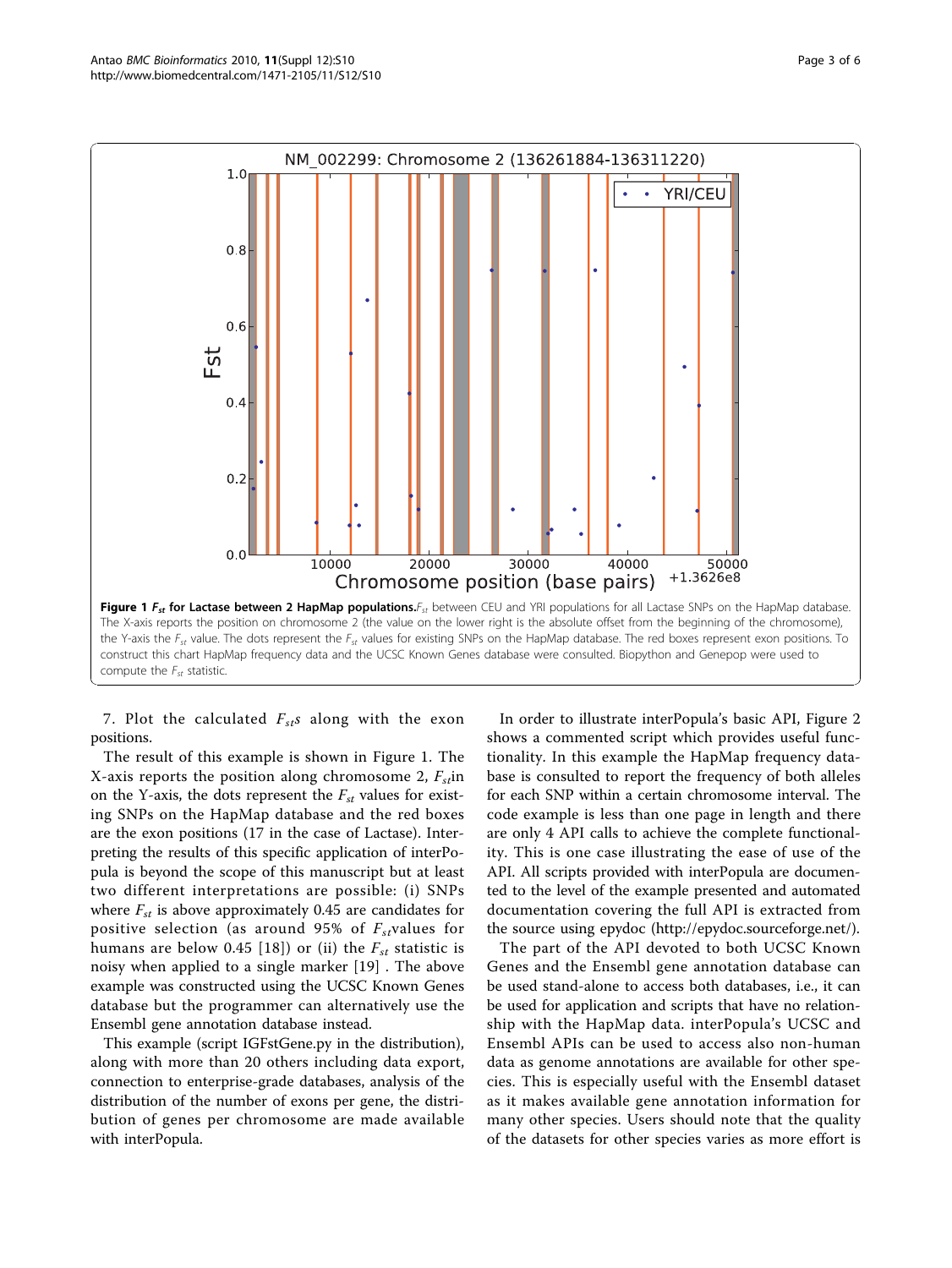```
from interPopula import Config
from interPopula. HapMap. Frequency import Frequency
#configuration directory
Config.dataDir = ".#Han Chinese Lactase information
pop = "CHB"\frac{P}{C} chr = 2
startChr = 136261855endChr = 136311220#Lets get the Frequency information<br>freqDB = Frequency("2010-05_phaseIII")
# We require a chromosome and population
freqDB.requireChrPop(chr, pop)
# We need to get the RSIds for the interval
RSs = freqDB.getRSsForInterval(chr, startChr, endChr)
print "rsid allele1 freqAllele1 allele2 freqAllele2"
for rs in RSs:
     #We get frequency information
     freqSNP = freqDB.getPopSNPs(pop, rs)<br>#al retrives allele 1 (A, C, T, G), a2 does the same for 2
     a1 = freqSNP[5]= freqSNP[6]
     a2#frequency of al homozygotes
     alal = freqSNP[7]<br>#frequency of a2 homozygotes
     a2a2 = \text{freqSNP[8]}#frequency of heterozygotes
     a1a2 = \text{freqSNP[9]}\frac{\text{Hgets the frequency of allele 1}}{\text{fall} = (2.0* \text{alal} + \text{alal})/(2* \text{alal} + 2* \text{alal} + 2* \text{alal})}print rs, al, fal, a2, 1 - \text{fal}#example output
#rsid allelel freqAllele1 allele2 freqAllele2)
#730005 C 0.727941176471 T 0.272058823529<br>#872151 C 0.658088235294 T 0.341911764706
#1042712 C 0.36496350365 G 0.63503649635
# [...]
```
Figure 2 Example code to print the frequency of HapMap SNPs. This example describes how to consult the HapMap frequency database to retrieve the allele frequencies for a set of SNPs in a section of a chromosome.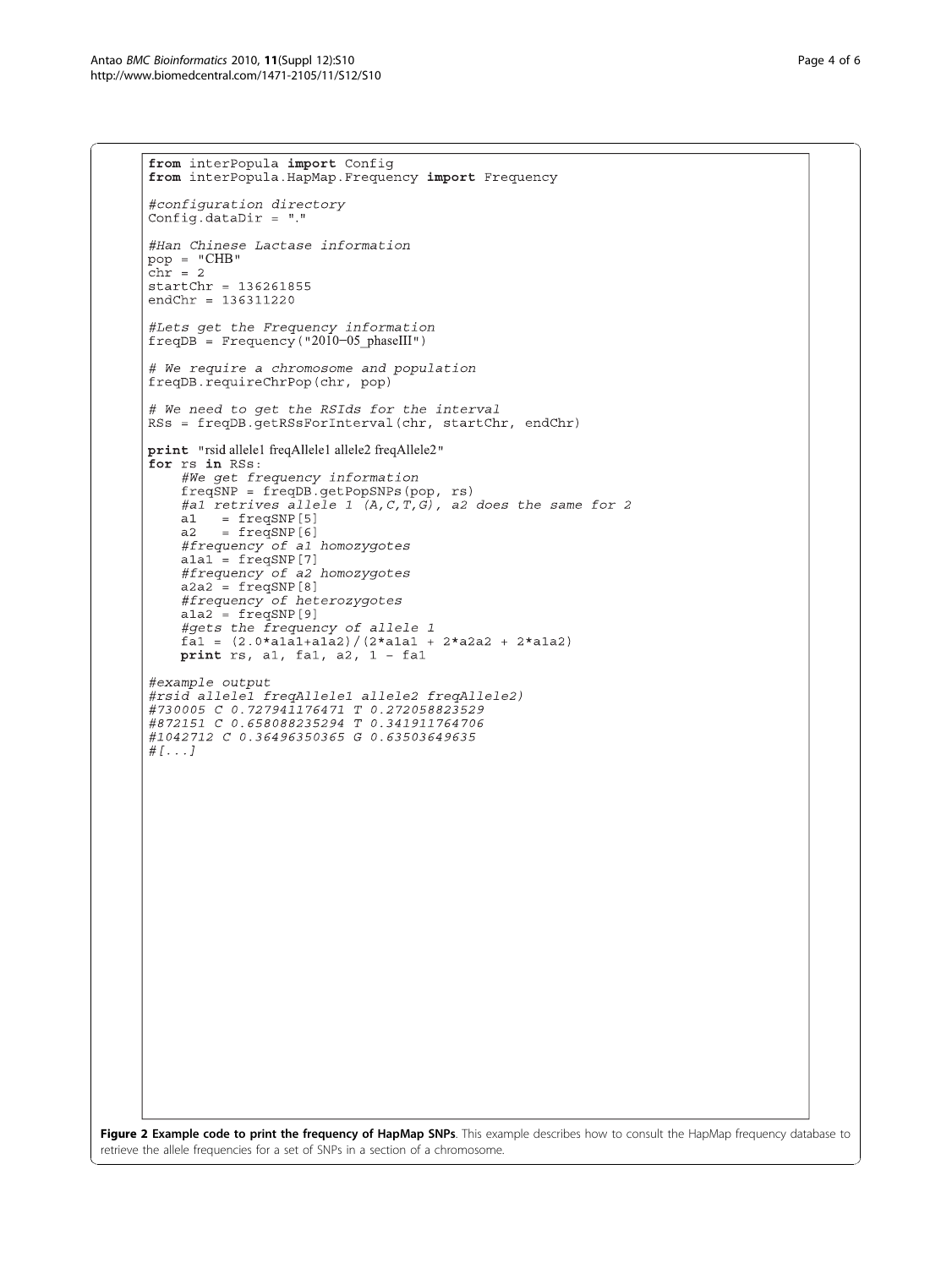<span id="page-4-0"></span>put in the curation of human data (e.g. while for humans the chromosome information is normally the chromosome number, for cats - Felis catus - it is mostly scaffold data). Stand-alone example script examples are provided for both datasets.

Future development efforts for interPopula will focus on supporting large datasets. As sequencing costs continue to decrease and the sequencing of complete genomes becomes commonplace it is clear that the backend infrastructure will have to be redesigned to support the large amounts of data generated by such efforts. In this context, supporting the 1000 genomes project [\[20](#page-5-0)] is a natural extension for interPopula as many of the samples used in this project come from the HapMap dataset. While the API for UCSC and Ensembl extensions provides access to other species data, the main focus of interPopula will remain providing robust and well-maintained APIs for publicly available human genomic datasets which lack a standardized Python API or relational interface.

# Conclusions

interPopula is a flexible, straightforward Python API to the HapMap project. It strives to integrate with both common Python bioinformatics and scientific libraries and other genomic databases that are commonly used in conjunction with the HapMap dataset. interPopula makes HapMap data processing possible inside Python, thus opening the possibility for the development of a plethora of interesting applications and scripts that make use of this important resource for human population genomics studies.

# Availability and requirements

Project name interPopula

Project home page<http://popgen.eu/soft/interPop/>. Development site:<https://launchpad.net/interpopula>

Operating systems Platform independent

Programming language Python

Other requirements Optionally NumPy, Biopython, Genepop and matplotlib

License GNU GPL version 3

Any restrictions to use by non-academics None

#### List of abbreviations used

API - Application Programming Interface; CEU - HapMap population sample comprising Utah residents with Northern and Western European ancestry; CNV - Copy Number Variation; SNP - Single Nucleotide Polymorphism; SQL - Structured Query Language; UCSC - University of California, Santa Cruz; YRI -HapMap population sample comprising Yoruban in Ibadan, Nigeria

#### Acknowledgments

TA was supported by research grants SFRH/BD/30834/2006 and PTDC/BIA-BDE/65625/2006 from Fundação para a Ciência e Tecnologia (FCT), Portugal. I would like to thank the two anonymous reviewers for their comments and for pointing out important bugs related to data retrieval and support for multiple dataset versions in the HapMap core component of interPopula. This article has been published as part of BMC Bioinformatics Volume 11 Supplement 12, 2010: Proceedings of the 11th Annual Bioinformatics Open Source Conference (BOSC) 2010. The full contents of the supplement are available online at [http://www.biomedcentral.com/1471-2105/11?issue=S12.](http://www.biomedcentral.com/1471-2105/11?issue=S12)

#### Competing interests

The author declares that he has no competing interests.

#### Published: 21 December 2010

#### References

- 1. Consortium IH, Frazer KA, Ballinger DG, Cox DR, Hinds DA, Stuve LL, Gibbs RA, Belmont JW, Boudreau A, Hardenbol P, Leal SM, Pasternak S, Wheeler DA, Willis TD, Yu F, Yang H, Zeng C, Gao Y, Hu H, Hu W, Li C, Lin W, Liu S, Pan H, Tang X, Wang J, Wang W, Yu J, Zhang B, Zhang Q, Zhao H, Zhao H, Zhou J, Gabriel SB, Barry R, Blumenstiel B, Camargo A, Defelice M, Faggart M, Goyette M, Gupta S, Moore J, Nguyen H, Onofrio RC, Parkin M, Roy J, Stahl E, Winchester E, Ziaugra L, Altshuler D, Shen Y, Yao Z, Huang W, Chu X, He Y, Jin L, Liu Y, Shen Y, Sun W, Wang H, Wang Y, Wang Y, Xiong X, Xu L, Waye MMY, Tsui SKW, Xue H, Wong JTF, Galver LM, Fan JB, Gunderson K, Murray SS, Oliphant AR, Chee MS, Montpetit A, Chagnon F, Ferretti V, Leboeuf M, Olivier JF, Phillips MS, Roumy S, Sallée C, Verner A, Hudson TJ, Kwok PY, Cai D, Koboldt DC, Miller RD, Pawlikowska L, Taillon-Miller P, Xiao M, Tsui LC, Mak W, Song YQ, Tam PKH, Nakamura Y, Kawaguchi T, Kitamoto T, Morizono T, Nagashima A, Ohnishi Y, Sekine A, Tanaka T, Tsunoda T, Deloukas P, Bird CP, Delgado M, Dermitzakis ET, Gwilliam R, Hunt S, Morrison J, Powell D, Stranger BE, Whittaker P, Bentley DR, Daly MJ, de Bakker PIW, Barrett J, Chretien YR, Maller J, McCarroll S, Patterson N, Pe'er I, Price A, Purcell S, Richter DJ, Sabeti P, Saxena R, Schaffner SF, Sham PC, Varilly P, Altshuler D, Stein LD, Krishnan L, Smith AV, Tello-Ruiz MK, Thorisson GA, Chakravarti A, Chen PE, Cutler DJ, Kashuk CS, Lin S, Abecasis GR, Guan W, Li Y, Munro HM, Qin ZS, Thomas DJ, McVean G, Auton A, Bottolo L, Cardin N, Eyheramendy S, Freeman C, Marchini J, Myers S, Spencer C, Stephens M, Donnelly P, Cardon LR, Clarke G, Evans DM, Morris AP, Weir BS, Tsunoda T, Mullikin JC, Sherry ST, Feolo M, Skol A, Zhang H, Zeng C, Zhao H, Matsuda I, Fukushima Y, Macer DR, Suda E, Rotimi CN, Adebamowo CA, Ajayi I, Aniagwu T, Marshall PA, Nkwodimmah C, Royal CDM, Leppert MF, Dixon M, Peiffer A, Qiu R, Kent A, Kato K, Niikawa N, Adewole IF, Knoppers BM, Foster MW, Clayton EW, Watkin J, Gibbs RA, Belmont JW, Muzny D, Nazareth L, Sodergren E, Weinstock GM, Wheeler DA, Yakub I, Gabriel SB, Onofrio RC, Richter DJ, Ziaugra L, Birren BW, Daly MJ, Altshuler D, Wilson RK, Fulton LL, Rogers J, Burton J, Carter NP, Clee CM, Griffiths M, Jones MC, McLay K, Plumb RW, Ross MT, Sims SK, Willey DL, Chen Z, Han H, Kang L, Godbout M, Wallenburg JC, L'Archevêque P, Bellemare G, Saeki K, Wang H, An D, Fu H, Li Q, Wang Z, Wang R, Holden AL, Brooks LD, McEwen JE, Guyer MS, Wang VO, Peterson JL, Shi M, Spiegel J, Sung LM, Zacharia LF, Collins FS, Kennedy K, Jamieson R, Stewart J: [A second generation human](http://www.ncbi.nlm.nih.gov/pubmed/17943122?dopt=Abstract) [haplotype map of over 3.1 million SNPs.](http://www.ncbi.nlm.nih.gov/pubmed/17943122?dopt=Abstract) Nature 2007, 449(7164):851-861. 2. Thorisson GA, Smith AV, Krishnan L, Stein LD: [The International HapMap](http://www.ncbi.nlm.nih.gov/pubmed/16251469?dopt=Abstract)
- [Project Web site.](http://www.ncbi.nlm.nih.gov/pubmed/16251469?dopt=Abstract) Genome Res 2005, 15(11):1592-1593.
- 3. Stein LD, Mungall C, Shu S, Caudy M, Mangone M, Day A, Nickerson E, Stajich JE, Harris TW, Arva A, Lewis S: [The generic genome browser: a](http://www.ncbi.nlm.nih.gov/pubmed/12368253?dopt=Abstract) [building block for a model organism system database.](http://www.ncbi.nlm.nih.gov/pubmed/12368253?dopt=Abstract) Genome Res 2002, 12(10):1599-1610.
- 4. Smedley D, Haider S, Ballester B, Holland R, London D, Thorisson G, Kasprzyk A: BioMart-[biological queries made easy.](http://www.ncbi.nlm.nih.gov/pubmed/19144180?dopt=Abstract) BMC Genomics 2009, 10:22.
- 5. Rios D, McLaren WM, Chen Y, Birney E, Stabenau A, Flicek P, Cunningham F: [A database and API for variation, dense genotyping and resequencing](http://www.ncbi.nlm.nih.gov/pubmed/20459810?dopt=Abstract) [data.](http://www.ncbi.nlm.nih.gov/pubmed/20459810?dopt=Abstract) BMC Bioinformatics 2010, 11:238.
- Stajich JE, Block D, Boulez K, Brenner SE, Chervitz SA, Dagdigian C, Fuellen G, Gilbert JGR, Korf I, Lapp H, Lehväslaiho H, Matsalla C, Mungall CJ, Osborne BI, Pocock MR, Schattner P, Senger M, Stein LD, Stupka E, Wilkinson MD, Birney E: [The Bioperl toolkit: Perl modules for the life](http://www.ncbi.nlm.nih.gov/pubmed/12368254?dopt=Abstract) [sciences.](http://www.ncbi.nlm.nih.gov/pubmed/12368254?dopt=Abstract) Genome Res 2002, 12(10):1611-1618.